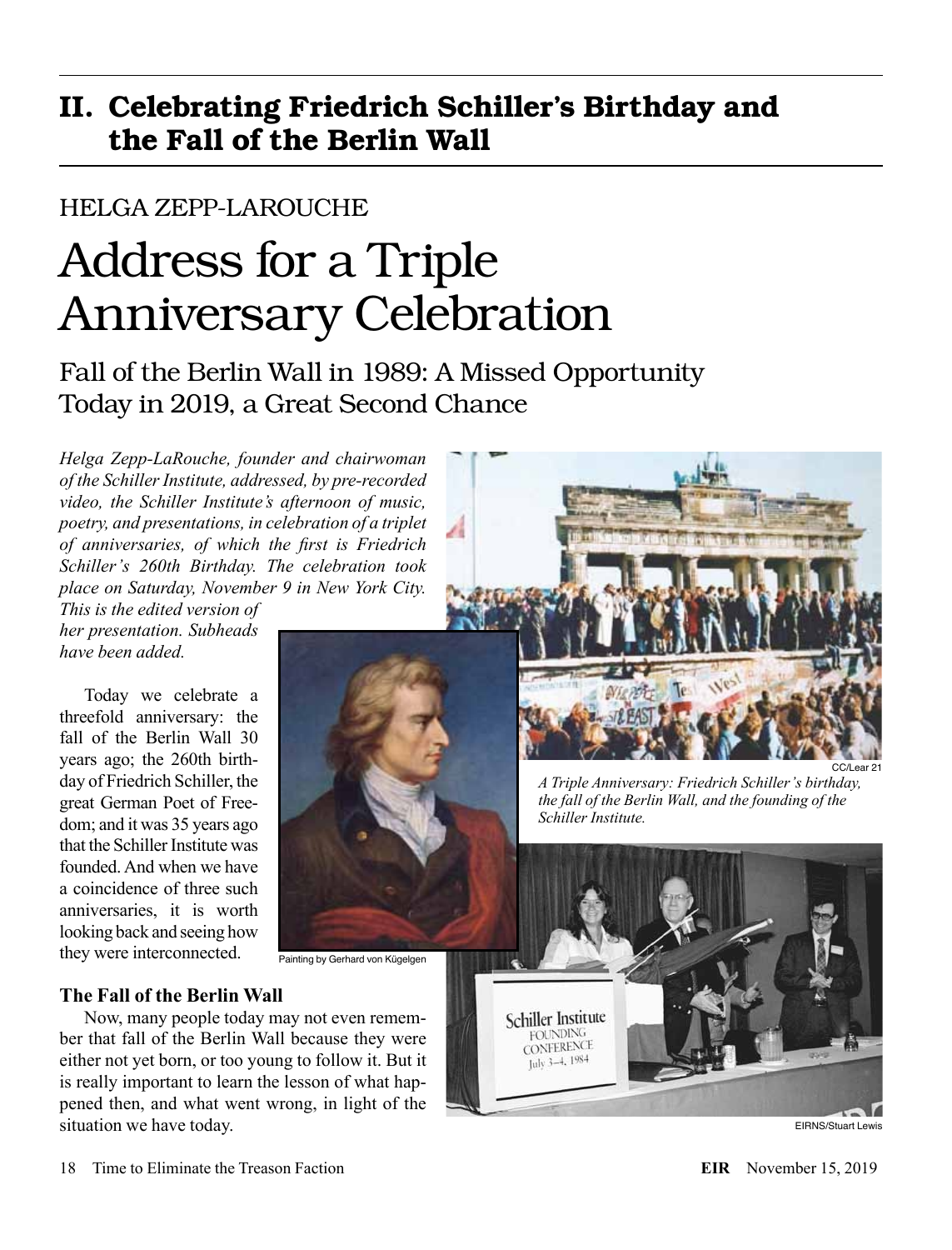I remember many of the incidents as if it were yesterday because we were not just standing on the sidelines and watching it, but we were in the middle of these events, trying to shape them with our ideas.

There is almost no example of a greater difference than the disparity between the official narrative of the fall of the Berlin Wall and German reunification, and what really happened. The official narrative, then, was that it was the victory of democracy over communism, of freedom over dictatorship. The historian

Francis Fukuyama even said, when the Soviet Union collapsed two years later, that this is the end of history. And in general, the narrative was that the entire world would embrace the Western model of "democracy," of "human rights," of the parliamentarian system, and that would be just the way it would go.

I, however, in many speeches in 1990, warned that if you were to superimpose an equally bankrupt Western liberal model over the collapsed communist economic system, you might experience, for a certain period of time, a boom, but then eventually, it would come to a much, much larger collapse of the entire system. And I think that's exactly where we are today.

Look around the globe. We have a system in complete disarray: Mass demonstrations in Chile, in Iraq, in Lebanon; Yellow Vests in

## **Attempt to Impose a Unipolar Liberal World Order**

The intent by the Western establishment in 1989, and especially after the collapse of the Soviet Union in 1991, was to impose a unipolar world—its promotion of the "only democracy" idea was to do that, and it has completely backfired. They tried to impose a unipolar world using regime change, color revolutions, and interventionist wars. History, according to this western oligarchy, meant that you only would talk about the his-



CC/Warko

*Chileans staged the largest demonstration in the country's history, in Santiago on October 25, 2019, forcing President Sebastian Piñera to reverse some austerity measures.*



Thomas Bresson

*Anti-austerity Yellow Vest marchers in the streets of Belford, France on December 2, 2018.*

France, German farmers in a total revolt. Look at what happened with the Brexit. Now, this is actually, in my view, the first time in history that revolts are occurring in every corner of the world at the same time. I think what Leibniz said at the end of the 17th century is really true today: He said, if the whole world would at some point be dominated by utilitarianism, it would come to a world revolution.

tory of the Atlantic sector, and that history was only made by the trans-Atlantic oligarchy.

But the backlash against that effort to impose a unipolar world has led to the emergence of groupings of different nations, of Russia, of China, of India, of other Asian nations. It has led to a completely different selfunderstanding in Africa. It has increased the gap between the rich and poor in such a way that is no longer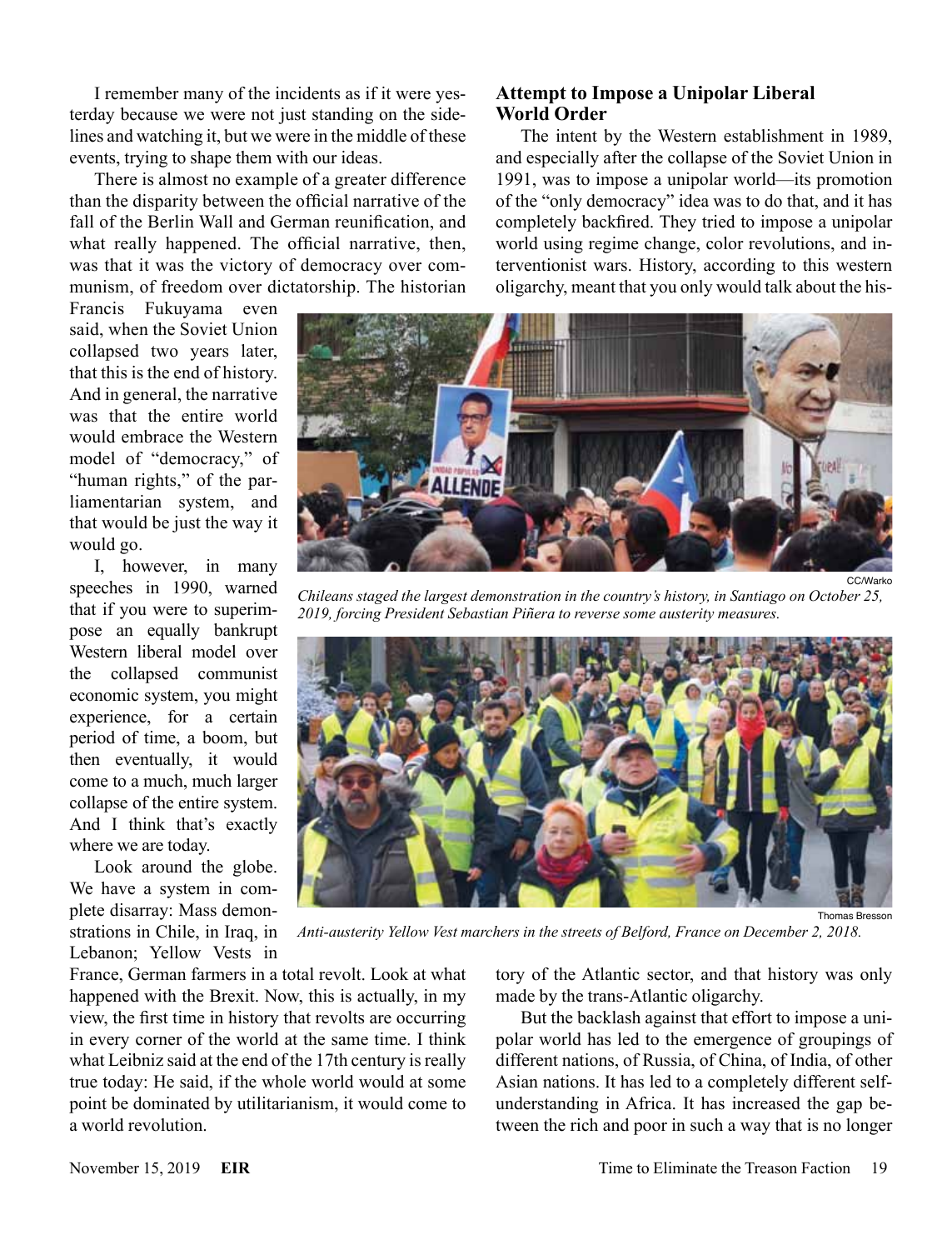sustainable. The middle class is disappearing.

Ask yourself, how did we come to the point of the socalled "end of history," "democracy" everywhere, and this gigantic upheaval which we see right now? Now, 1989 was what you could correctly call a "*Sternstunde der Menschheit*" in German, which means an extraordinary chance in history, a "Star-Hour of Humanity." And it was one of these great moments, when one could actually shape history, because communism had disappeared, and you



*Helmut Kohl, Chancellor of West Germany (1982- 1990) and of the reunited Germany (1990-1998).*

*Alfred Herrhausen, Chairman of Deutsche Bank* 

could have imposed a peace order for the 21st century. We had that vision.

Lyndon LaRouche, in 1984, when the Soviet Union rejected his and President Reagan's offer of the SDI (after President Reagan had made the SDI the official American policy), forecast that if the Soviet Union held to their then policies of military domination and primi-

tive accumulation against their own economy, the Soviet Union would collapse in five years. And so it did! Lyndon LaRouche, watching the economic difficulties of the Comecon countries in 1988, also forecast that Germany would soon reunify. He said that the united Germany should develop Poland with Western technologies as a model to transform the entire Comecon.

Now, when the Wall actually fell, under pressure from the growing Monday demonstrations, we were the only

ones who had a conception of what to do. Remember the incredible joy—people were dancing on the Berlin Wall when it was opened. It was an unbelievable moment of potential change in history. Official documents of the German government, which were published a couple of years later, show that despite the fact that German unification was *the* primary goal of West German politics, no one had a contingency plan!

*(1988-1989).*

Nobody believed it would ever happen! Nobody believed the Soviet Union would really vanish. But we had this idea, which Mr. LaRouche had proposed for the first time a year earlier, in 1988—that the unified Germany should develop Poland. I wrote a leaflet which was published in mid-November 1989, "Beloved Germany, Continue with Confidence," proposing exactly that. With Western technology, we should develop Poland and the other Comecon countries.

Now, this did not become

policy immediately, but Helmut Kohl, the Chancellor of Germany at that time, took a first baby-step in the direction of sovereignty, by presenting to the Bundestag, on November 28, a few days after my leaflet, a [ten-point program](http://germanhistorydocs.ghi-dc.org/pdf/eng/Chapter1_Doc10English.pdf), which was not yet the idea of unification, but of a confederation of the two German states.

Two days after that, on Nov. 30, Alfred Herrhausen,

the head of Deutsche Bank at that time, was assassinated by a very dubious "third generation" of the Red Army Faction terrorist organization, which probably never existed. That's at least a question still to be investigated by historians. But, it was a message to Kohl, "do not dare to go in this direction of sovereignty of Germany."

At that point you had a fierce reaction: British Prime Minister Margaret Thatcher launched her campaign, warning that a unified Germany would become a "Fourth

Reich"; French President François Mitterrand demanded that Germany give up the Deutsche Mark and adopt the euro; U.S. President George Bush, Sr. demanded selfcontainment of Germany through further integration into NATO and the European Union, the acceptance of the Maastricht Treaty, and with that austerity regime which is now leading to the detonation of the EU, and the tensions between East and West, and North and South.

Alfred Herrhausen Gesellschaft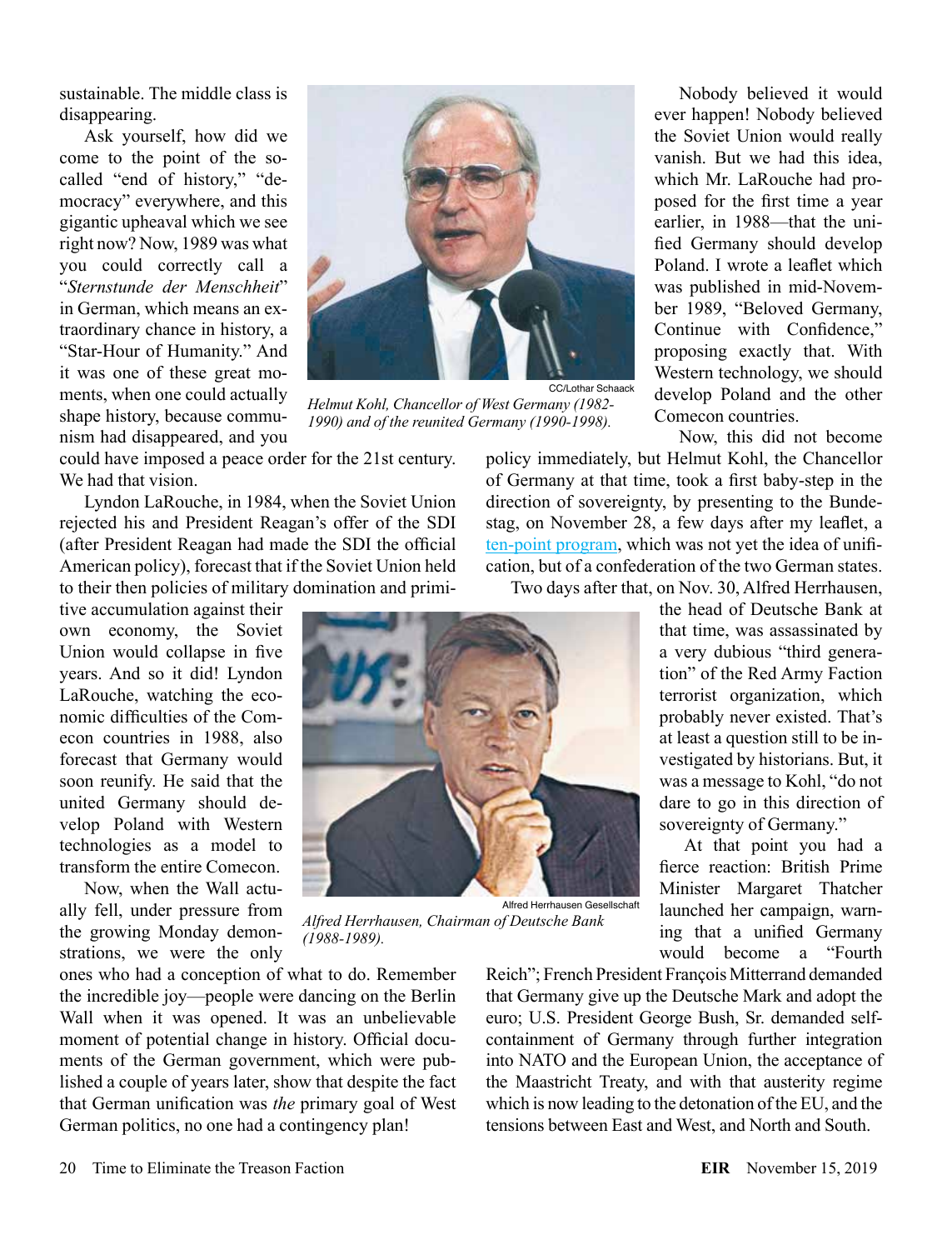

# **The Paris-Berlin-Vienna Productive Triangle**

We proposed the Paris-Berlin-Vienna Productive Triangle, which was the idea to use Western technology and its productive potential to transform the countries of Eastern Europe, to modernize and integrate them with Western Europe. The first such [proposal](https://larouchepub.com/eiw/public/1990/eirv17n06-19900202/eirv17n06-19900202_026-paris_berlin_vienna_triangle_loc.pdf) we published in January 1990. When the Soviet Union collapsed in 1991, we immediately expanded that Productive Triangle idea to include all of Eurasia—to connect the productive powers and population centers of Europe with those of Asia, through development corridors, and we called it the Eurasian Land-Bridge: the New Silk Road. This was also meant to be a peace order for the 21st century.

Now, naturally, the neo-cons who wanted to impose their unipolar world, broke the promises they had made to General Secretary Mikhail Gorbachev, that NATO would never be expanded to the borders of the Soviet Union. In 1991, according to a German newspaper, the CIA published a report that Russia had a better-educated workforce and more natural resources than the United States, and therefore, if one were to allow economic development, it would become a competitor on the world market. So therefore, economic development should be discouraged.

## **Assassinations and Shock Therapy**

What went into effect was the shock therapy of Jeffrey Sachs, the same Jeffrey Sachs who is now in the middle of the Green climate financing scam.

George Soros was involved in a huge brain drain of Russia and the other former Soviet countries, and in Germany. There was an enormous effort to quash the potential of a German relationship with Russia at that point. On March 8, 1990, the last sitting of the People's Chamber (*Volkskammer*) of the G.D.R. [German Democratic Republic—East Germany] took place, at which the *Treuhandanstalt* [*Treuhand*, or Trust Agency] was created. It became the largest industrial holding company in the world and was supposed to protect the state-owned property of the G.D.R., but then there was a cold coup. On June 26, 1990, the De Maizière government published statutes that promoted nothing but the privatization and reorganization of the stateowned industries.

In August 1990, Detlev Karsten Rohwedder,

who was a very good and effective industrialist, was assigned to reorganize the *Treuhand*. Having an excellent understanding of the requirements of the real economy, he put restoration before privatization, with the primary aim being to protect the jobs in the previously state-owned companies. He was immediately, viciously attacked by British and U.S. investment banks that accused him of blocking foreign investment. He was shot and killed on April 1, 1991, by the same dubious, probably non-existent "third generation" of the terrorist Red Army Faction, the Baader-Meinhof group.

He was replaced by Birgit Breuel, the daughter of Alvin Münchmeyer, whose bank had a very dark history, being one of the key financiers of the NSDAP [the National Socialist German Workers Party—the Nazi Party] in the 1930s, together with Brown Brothers Harriman bank in the United States and Montagu Norman, the Governor of the Bank of England.

A gigantic expropriation of the property of the people of the G.D.R. took place. All of a sudden, the life's work of all of the people of the G.D.R. meant nothing, it was declared worthless. The people in East Germany have yet to recover from this shock. I would say that this expropriation had a lot to do with the fact that you have now the emergence of the Alternative for Germany (AfD), a populist organization which however has within it a lot of very evil elements, right-wing extremist, if not worse—fascist elements.

The establishment decided that the disappearance of communism gave it new, basically insane, options. As long as the Soviet Union continued to exist, the oligar-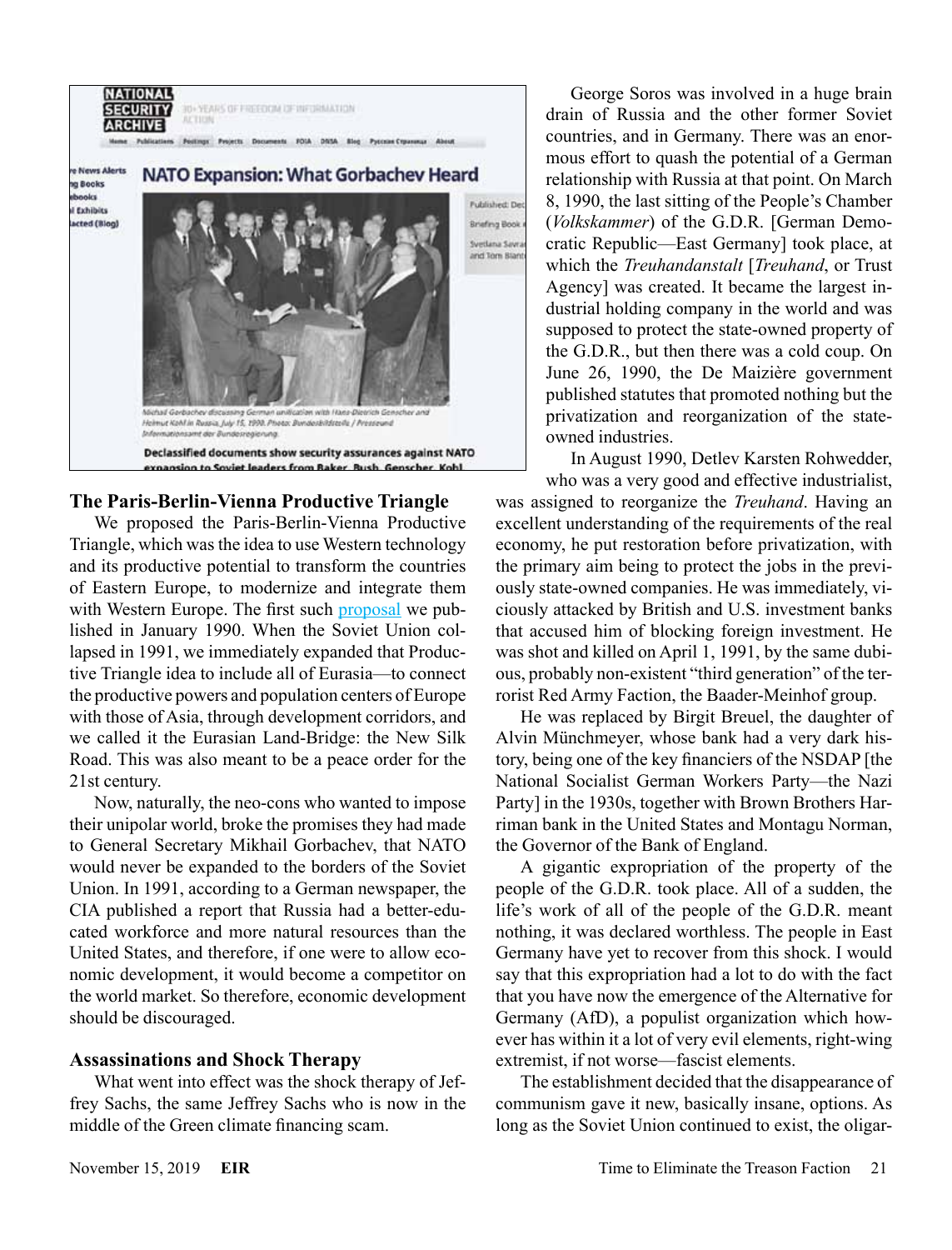chy in the West knew that it had to meet a certain requirement for scientific and technological progress, to keep up with the arms race in the Cold War. For reasons that were developed much earlier by Nicolò Machiavelli: You always have to stay on the same level of technology as your opponent, or better yet, keep ahead.

With the collapse of the Soviet Union, the forces of the British Empire went into unrestrained deregulation of the financial markets, going back to the old oligarchical thinking, reduce the population, keep people backward. Especially after succeeding in eliminating the Glass-Steagall Act in the United States in 1999, you had a complete, unrestrained deregulation of the financial markets, at the expense of industry, at the expense of the

common good, and for the total profit maximization of the speculators.

On July 25, 2007, one week before the secondary mortgage crisis erupted, Lyndon LaRouche made a world-famous [webcast](https://larouchepub.com/lar/2007/webcasts/3430july25_opener.html), in which he said this system is absolutely finished, and all we will see now is how the different aspects come to the surface. As a result of the fact that people did not listen to him, the big systemic crash occurred in 2008. Nothing was done by central banks to eliminate the root causes of that crash, and therefore, now, about 11, 12 years later, we are facing an even worse crisis, because all they did was quan-

titative easing, zero interest rates, negative interest rates, and today, we are looking at the blow-out of the entire system—much, much worse than 2008.

But in the meantime, another tendency developed.

#### **The Eurasian Land-Bridge**

To move our proposal for the Eurasian Land-Bridge, we organized conferences and seminars on five continents. In 1996, there was a big conference in Beijing, where I presented our [proposal](https://store.larouchepub.com/product-p/eirsp-1997-2-0-0-std.htm) to use the Eurasian Land-Bridge as a cornerstone for a new world economic order, and at that point, China declared the Eurasian Land-Bridge to be the strategic goal of China by the year 2010. But then, naturally, in 1997 the Asia crisis happened; in 1998, the Russian state bankruptcy, and the Asian countries were forced to develop an alternative to defend themselves. Since then, a whole array of organizations has developed: the BRICS, the Shanghai Cooperation Organization, and many others. The Schiller Institute continued to hold conferences proposing that the Eurasian Land-Bridge should become the World Land-Bridge connecting all five continents.

Then, in Kazakhstan in 2013, President Xi Jinping announced the New Silk Road. And in the six years since, this has become the largest infrastructure project in history. One hundred and fifty-seven nations and 30 large, international organizations are participating in it. They have created a new paradigm, based on respect for sovereignty and mutual non-interference in each other's social systems. It has now become a model of cooperation which, according to President Xi Jinping, is open to every nation on this planet.



*Six years after Xi Jinping announced the Silk Road Economic Belt and Maritime Silk Road in 2013, 157 nations and 30 international organizations are participating.*

When you look around the globe, you see demonstrations in many countries, many of them larger than the Monday demonstrations in the G.D.R. in 1989, some of them not as peaceful. We are also confronted with existential dangers: Especially emanating from the drug cartels, if you look at the situation in Mexico, or if you look at the mostly Soros-sponsored color revolutions, such as in Hong Kong, and other destabilizations around the world. It is actually the work of the same forces behind the coup against President Donald Trump, since 2016. But there is also a counter-move: The criminal investigation of the coup-plotters against Trump, led by Attorney General William Barr.

#### **LaRouche's Solutions Are Now Urgent**

So, 30 years after the fall of the Wall, we are now exactly at the point I described in many speeches that, if you try to superimpose the liberal system, you will get a